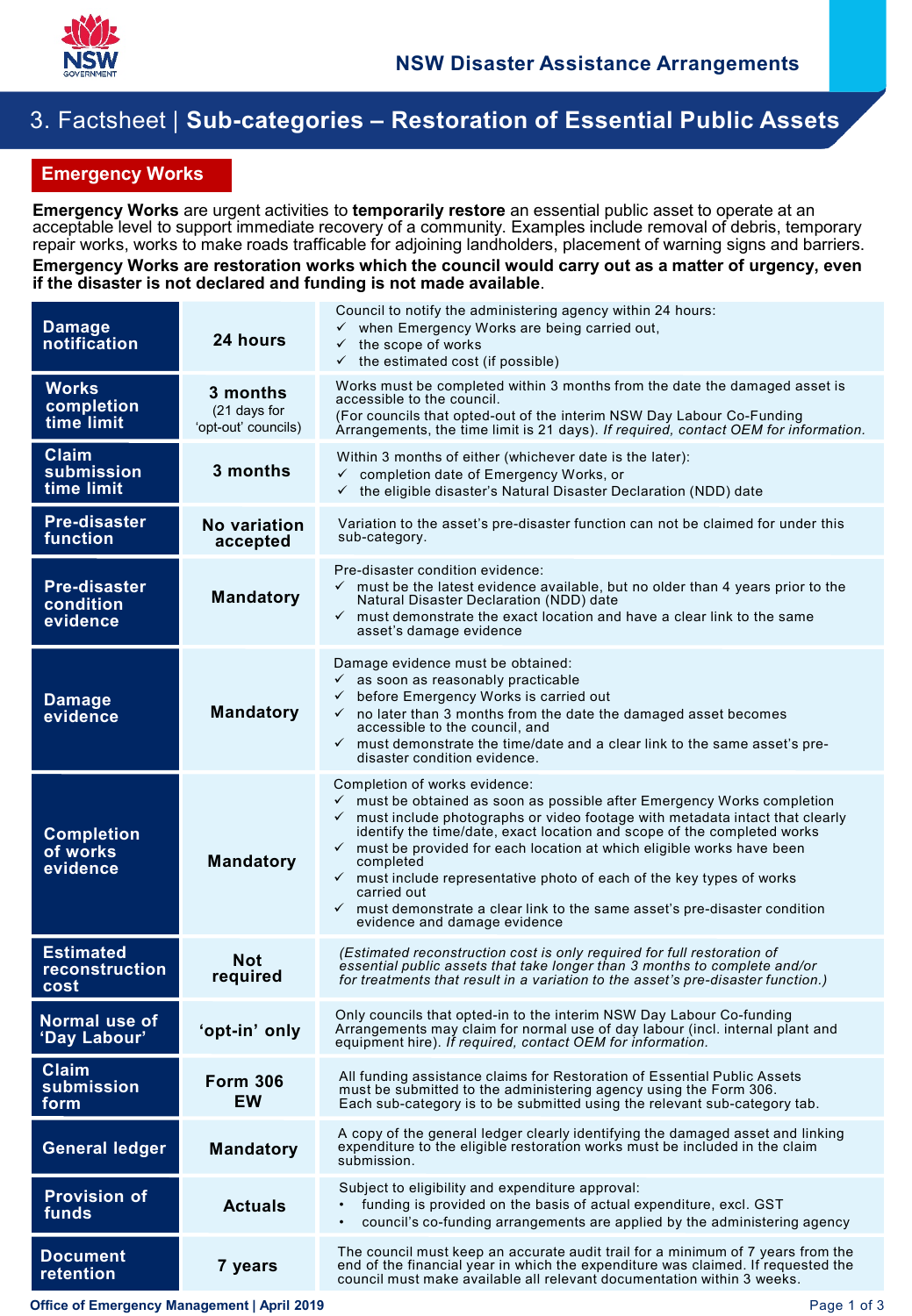**Immediate Reconstruction Works** are immediate reconstruction activities to **fully reconstruct** an essential public asset within 3 months from the date the damaged asset is accessible to the council.

**Immediate Reconstruction Works are reconstruction works which the council would carry out as a matter of urgency, even if the disaster is not declared and funding is not made available.**

| <b>Damage</b><br>notification                | asap                          | Council to advise and seek agreement by the administering agency as soon as<br>possible, and before reconstruction works commence, on:<br>$\checkmark$ the scope of works<br>$\checkmark$ the estimated cost (if possible)<br>(This can be done progressively as required reconstruction works is identified.)                                                                                                                                                                                                                                                                                                                  |
|----------------------------------------------|-------------------------------|---------------------------------------------------------------------------------------------------------------------------------------------------------------------------------------------------------------------------------------------------------------------------------------------------------------------------------------------------------------------------------------------------------------------------------------------------------------------------------------------------------------------------------------------------------------------------------------------------------------------------------|
| <b>Works</b><br>completion<br>time limit     | 3 months                      | All Immediate Reconstruction Works must be completed within 3 months from<br>the date the damaged asset is accessible to the council.<br>(If the reconstruction of a damaged asset cannot be completed within the 3<br>month time limit, or if the reconstruction treatment result in a variation to the<br>asset's pre-disaster function, the council has to claim for funding assistance<br>under the category of Essential Public Asset Reconstruction Works.)                                                                                                                                                               |
| <b>Claim</b><br>submission<br>time limit     | 3 months                      | Within 3 months of either (whichever date is the later):<br>completion date of Immediate Reconstruction Works, or<br>✓<br>$\checkmark$ the eligible disaster's Natural Disaster Declaration (NDD) date                                                                                                                                                                                                                                                                                                                                                                                                                          |
| <b>Pre-disaster</b><br>function              | No variation<br>accepted      | Variation to the asset's pre-disaster function can not be claimed for under this<br>sub-category.                                                                                                                                                                                                                                                                                                                                                                                                                                                                                                                               |
| <b>Pre-disaster</b><br>condition<br>evidence | <b>Mandatory</b>              | Pre-disaster condition evidence:<br>$\checkmark$ must be the latest evidence available, but no older than 4 years prior to the<br>Natural Disaster Declaration (NDD) date<br>$\checkmark$ must demonstrate the exact location and have a clear link to the same<br>asset's damage evidence                                                                                                                                                                                                                                                                                                                                      |
| <b>Damage</b><br>evidence                    | <b>Mandatory</b>              | Damage evidence must be obtained:<br>$\checkmark$ as soon as reasonably practicable<br>$\checkmark$ before Immediate Reconstruction Works is carried out<br>$\checkmark$ no later than 3 months from the date the damaged asset becomes<br>accessible to the council, and<br>$\checkmark$ must demonstrate the time/date and a clear link to the same asset's pre-<br>disaster condition evidence                                                                                                                                                                                                                               |
| <b>Completion</b><br>of works<br>evidence    | <b>Mandatory</b>              | Completion of works evidence:<br>$\checkmark$ must be obtained as soon as possible after Immediate Reconstruction Works<br>completion<br>$\checkmark$ must include photographs or video footage with metadata intact that clearly<br>identify the time/date, exact location and scope of completed works<br>$\checkmark$ must be provided for each location at which works have been completed<br>$\checkmark$ must include representative photo of each of the key types of works carried<br>out, and<br>$\checkmark$ must demonstrate a clear link to the same asset's pre-disaster condition<br>evidence and damage evidence |
| <b>Estimated</b><br>reconstruction<br>cost   | Not<br>required               | (Estimated reconstruction cost is only required for full restoration of<br>essential public assets that take longer than 3 months to complete and/or<br>for treatments that result in a variation to the asset's pre-disaster function.)                                                                                                                                                                                                                                                                                                                                                                                        |
| Normal use of<br>'Day Labour'                | 'opt-in' only                 | Only councils that opted-in to the interim NSW Day Labour Co-funding<br>Arrangements may claim for normal use of day labour (incl. internal plant and<br>equipment hire). If required, contact OEM for information.                                                                                                                                                                                                                                                                                                                                                                                                             |
| <b>Claim</b><br>submission<br>form           | <b>Form 306</b><br><b>IRW</b> | All funding assistance claims for Restoration of Essential Public Assets<br>must be submitted to the administering agency using the Form 306.<br>Each sub-category is to be submitted using the relevant sub-category tab.                                                                                                                                                                                                                                                                                                                                                                                                      |
| <b>General ledger</b>                        | <b>Mandatory</b>              | A copy of the general ledger clearly identifying the damaged asset and linking<br>expenditure to the eligible restoration works must be included in the claim<br>submission.                                                                                                                                                                                                                                                                                                                                                                                                                                                    |
| <b>Provision of</b><br>funds                 | <b>Actuals</b>                | Subject to eligibility and expenditure approval:<br>funding is provided on the basis of actual expenditure, excl. GST<br>council's co-funding arrangements are applied by the administering agency<br>$\bullet$                                                                                                                                                                                                                                                                                                                                                                                                                 |
| <b>Document</b><br>retention                 | 7 years                       | The council must keep an accurate audit trail for a minimum of 7 years from the<br>end of the financial year in which the expenditure was claimed. If requested the<br>council must make available all relevant documentation within 3 weeks.                                                                                                                                                                                                                                                                                                                                                                                   |